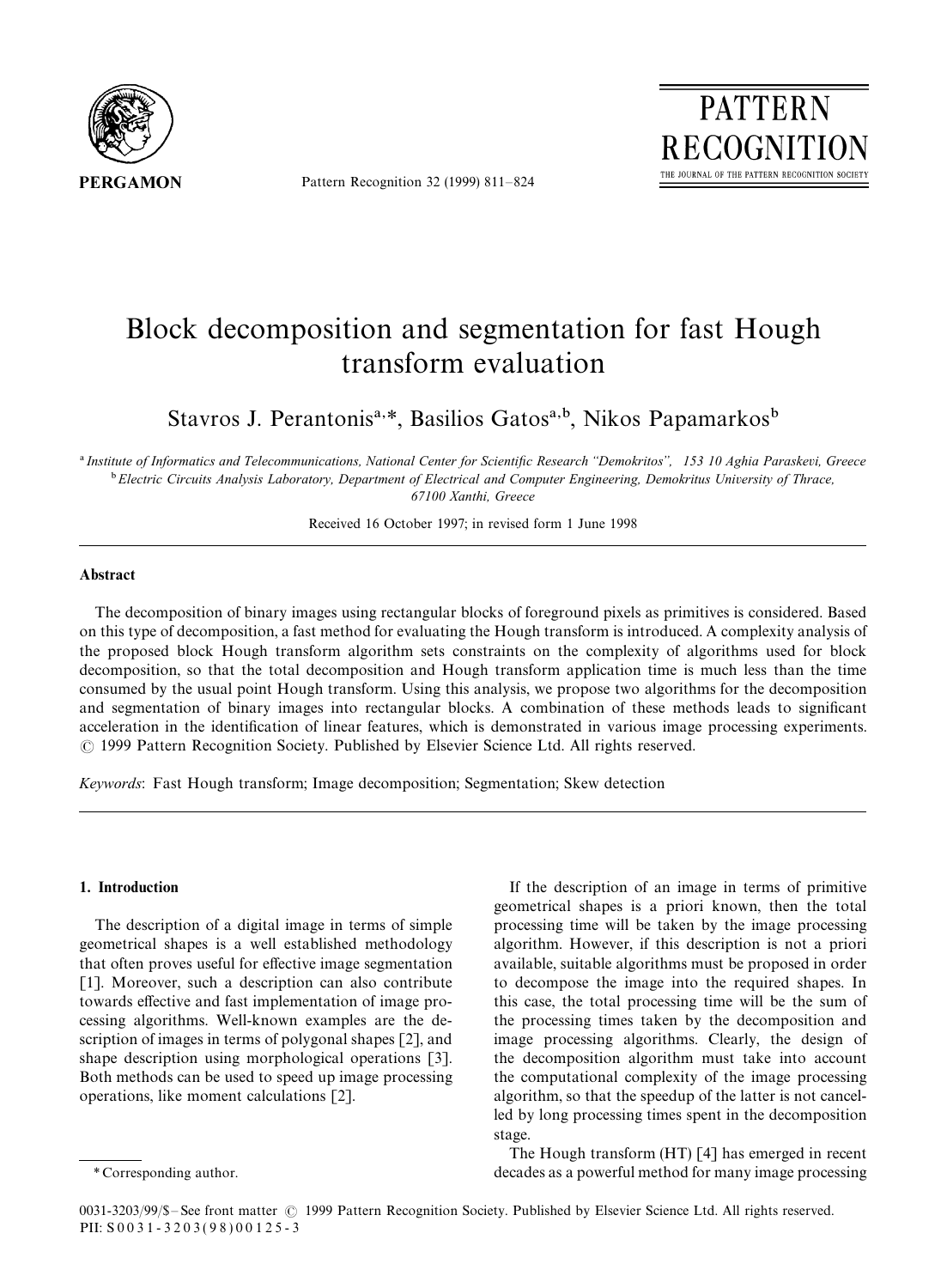and pattern recognition applications. However, a major drawback of its implementation in large images is its relatively low speed. To overcome this drawback, the development of fast variants of the original HT has attracted much attention in the literature. To this end, different techniques have been proposed, including the exploitation of gradient information from edge images [5*—*7], parallel implementation [8*—*12], hierarchical schemes [13–16], and application-dependent fast algorithms [17].

In this paper, we propose that the description of binary images using rectangular blocks can be useful for speeding up the implementation of the HT algorithm. More specifically, we propose a block Hough transform (BHT) method that takes advantage of the rectangular block decomposition of a binary image and achieves fast evaluation of the HT field by analytically calculating the contribution to cells in the Hough accumulator array of a whole rectangular block rather than of each individual pixel.

We derive formulas for the computational complexity of the proposed modified HT implementation and thus find the minimum size of the rectangular blocks, for which BHT is faster than the usual point Hough transform (PHT). Moreover, using our computational complexity analysis, we set bounds on the computational complexity of the algorithms that can be used to decompose images into rectangular blocks, so that the total process (decomposition and BHT) is faster than PHT. Two such algorithms are introduced, respectively for the description of a binary image using rectangular blocks of foreground pixels, and for its segmentation. In the first algorithm, the image is represented as the union of rectangular blocks of foreground pixels, while in the second algorithm the image is segmented using shapes consisting of assemblies of adjacent rectangular blocks.

In the experimental section, we study four different image processing applications, where identification of prevalent linear directions is needed. We compute the total time required for decomposition and BHT implementation and compare it to the time consumed by PHT. Significant acceleration is observed, especially in applications where prevalent linear features cannot be captured correctly using edge detection, so that the whole image should preferably be used.

#### 2. Block Hough transform algorithm

Consider a binary image  $I(x, y), x = 1, 2, \ldots, x_{max}$  $y = 1, 2, \dots, y_{max}$ , defined as follows:

$$
I(x, y) = \begin{cases} 1 & \text{for foreground pixel,} \\ 0 & \text{for background pixel.} \end{cases}
$$
 (1)

We are interested in the detection of straight lines parametrized by  $r = x \cos \theta + y \sin \theta$  ( $0 < \theta \le \pi$ ) (see Fig. 1). Let  $\Delta\theta$  and  $\Delta r$  be the angular and radial resolution, respectively.

We first form a decomposition of the image into rectangular blocks of foreground pixels. Next, we examine each of the rectangular blocks of pixels and evaluate the contribution of its pixels to each cell in the accumulator array of the HT space. Consider a block  $\mathcal{R}$  whose opposite vertices are located at at  $(k_1, l_1)$  and  $(k_2, l_2)$ , where  $k_2 \ge k_1$  and  $l_2 \ge l_1$ . Clearly,  $(k_2 - k_1 + 1)$   $(l_2 - l_1 + 1)$ pixels lie in the interior or on the perimeter of  $\mathcal{R}$ . Consider a cell in the accumulator array  $A(r_1, \theta)$  that corresponds to all straight lines determined by the parameters  $\theta$  and  $-1/2 + r_1 < r < 1/2 + r_1$ , with  $r_1$  integer. Clearly, the number of points  $P$  in  $\mathcal R$  contributing to this cell can be approximated by the area occupied by the intersection of the rectangle  $\Re$  and of the strip in the *xy* plane restricted between the straight lines  $(r_1 - 1/2, \theta)$ and  $(r_1 + 1/2, \theta)$  (small discrepancies are due to the discrete image grid). The calculation of *P* can be done analytically as follows: For a given  $\theta$ , we first consider the area  $E(r_0)$  of the region defined by the intersection of  $\Re$  and the semi-plane  $r < r_0$  whose boundary is the line  $(r_0, \theta)$ . Let  $X_i$ ,  $Y_i$ ,  $i = 1, \ldots, 4$ , be the coordinates of the four corners  $Q_i$ ,  $i = 1, \ldots, 4$ , of  $\mathcal{R}$  in the order in which they are encountered as the family of parallel straight lines  $(r_0, \theta)$  sweeps the plane moving towards increasing  $r_0$ . Moreover, let  $q_i = X_i \cos \theta + Y_i \sin \theta$ . As illustrated in the appendix, straightforward geometrical calculations lead to the following formulas:

$$
E(r_0) = \begin{cases} 0, & \text{if } r_0 < q_1, \\ \frac{(r_0 - q_1)^2}{2|\cos \theta \sin \theta|}, & \text{if } q_1 \leq r_0 < q_2, \\ \frac{(q_2 - q_1)^2}{2|\cos \theta \sin \theta|} + (r_0 - q_2)L, & \text{if } q_2 \leq r_0 < q_3, \\ \frac{(k_2 - k_1 + 1)(l_2 - l_1 + 1) - \frac{(q_4 - r_0)^2}{2|\cos \theta \sin \theta|}}{2|\cos \theta \sin \theta|} & \text{if } q_3 \leq r_0 < q_4, \\ (k_2 - k_1 + 1)(l_2 - l_1 + 1) & \text{if } r_0 \geq q_4 \end{cases} \tag{2}
$$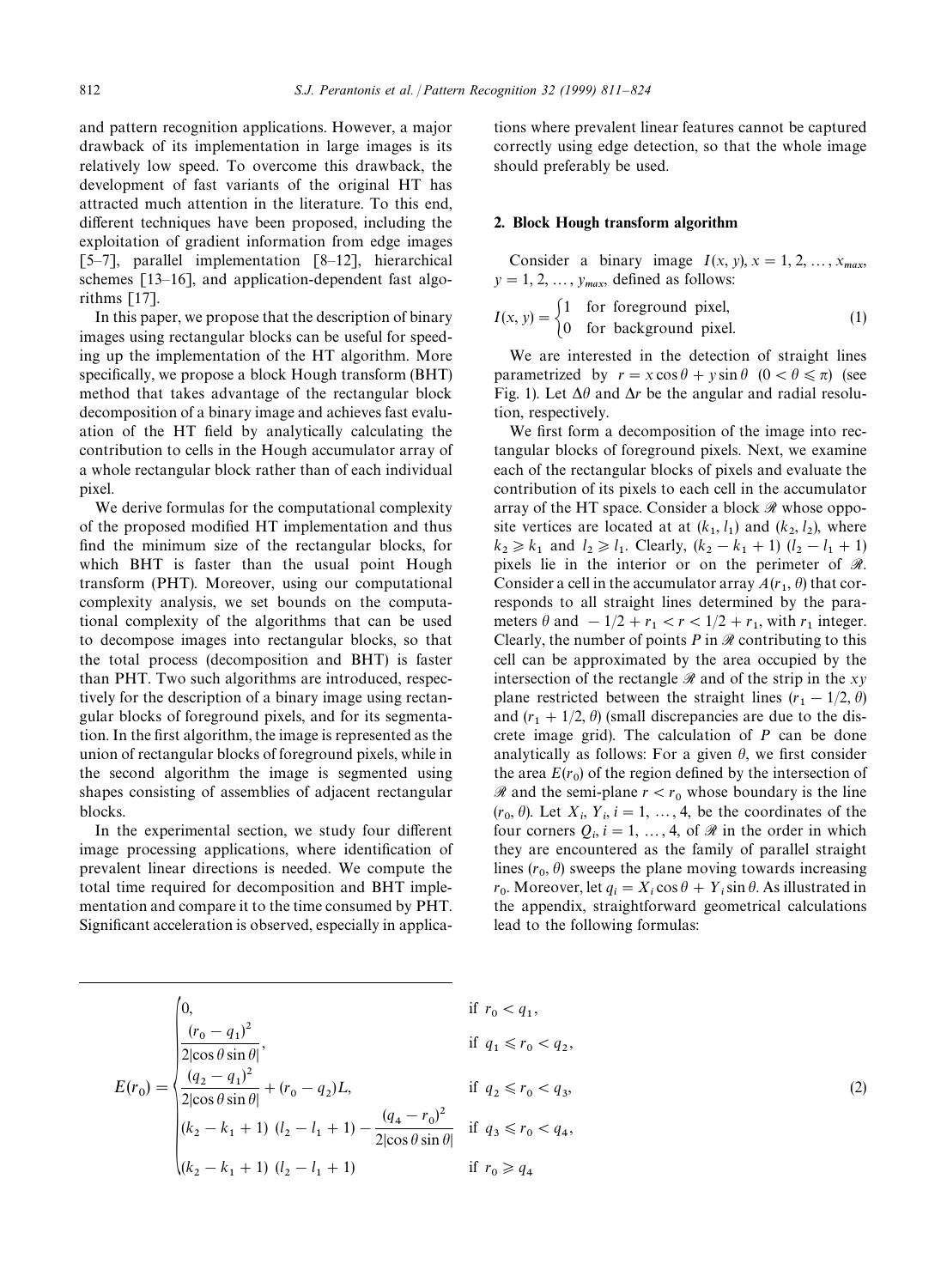

Fig. 1. Evaluation of rectangular block contribution to Hough transform space.

for  $\theta \neq k\pi/2$ , *k* integer, and

$$
E(r_0) = \begin{cases} 0 & \text{if } r_0 < q_1, \\ (r_0 - q_1)L & \text{if } q_1 \le r_0 < q_3, \\ (q_3 - q_1)L & \text{if } r_0 \ge q_3 \end{cases}
$$
 (3)

for  $\theta = k\pi/2$ , *k* being an integer.

L depends on whether  $Q_2$  has the same x or y coordinate with *<sup>Q</sup>*<sup>1</sup> :

$$
L = \begin{cases} \frac{l_2 - l_1 + 1}{|\cos \theta|} & \text{if } X_2 = X_1, \\ \frac{k_2 - k_1 + 1}{|\sin \theta|} & \text{if } Y_2 = Y_1. \end{cases}
$$
 (4)

Finally, *P* can be readily computed as

$$
P = E(r_1 + 1/2) - E(r_1 - 1/2). \tag{5}
$$

As a result of the above considerations, our BHT algorithm proceeds as follows:

Given the rectangular block decomposition of a binary image  $I(x, y)$ , initialize all accumulator array cells  $A(r, \theta)$ . For all blocks in the image and every angle  $\theta$ :

- *Step 1*: Compute and sort the quantities  $q_i = X_i \cos \theta +$  $Y_i$ sin  $\theta$ .
- *Step 2*: Compute  $E(1/2 + r_1)$  from Eqs. (2)–(4) for all integers  $r_1$  between [ $q_1$ ] and [ $q_4$ ] + 1, where [ $q$ ] denotes the integer part of *q*.
- *Step 3*: Compute *P* for all integers  $r_1$  between [ $q_1$ ] and  $[q_4]$  using Eq. (5) and, respectively, add their contributions to the accumulator array cells  $A(r_1, \theta)$ .

#### 3. Complexity analysis

Let *R* be a rectangular block of foreground pixels with dimensions  $X$  and  $Y$ . The purpose of this section is to derive a formula for the ratio of  $T_{BHT}$  (CPU time needed to compute the contribution to the HT accumulator array of *R* using the BHT) over  $T_{PHT}$  (the CPU time needed to compute the same contribution using the PHT). It will turn out that this ratio depends on the dimensions of the rectangle. We will thus be able to isolate those rectangles, for which it is beneficial to use the BHT instead of the PHT.

Starting with the PHT, let  $A_p$  be the CPU time needed to compute the contribution of one foreground pixel. This is equal to the CPU time needed to complete the two multiplications and one addition of  $x \cos \theta + y \sin \theta$ . For the whole rectangle and for each bin in the  $\theta$  space, the time needed is equal to  $XYA_p$ . Therefore, the total CPU time for all angles can be approximated by

$$
T_{PHT} = \frac{XY\pi A_p}{\Delta \theta} \tag{6}
$$

Next, we consider the BHT. For every angle  $\theta$ , the quantities of Eqs. (2) or (3) have to be computed for every relevant  $r_0$ . Computations independent of  $r_0$  have to take place before the  $r_0$  loop is entered. These include evaluation and sorting of the  $q_i$  as well as calculation of the  $r_0$  independent parts of Eqs. (2) and (3). Therefore,  $T_{BHT}$  can be obtained as the sum of the "overhead" time  $T_0$  needed to compute quantities independent of  $r_0$  and of the time  $T_r$  needed for computations within the  $r_0$  loop.

Let  $A_v$  denote the total "overhead" time needed for a particular value of  $\theta$ . Clearly,  $A_v$  does not depend on the dimensions of the particular rectangular block *R* and  $T_0$  is equal to  $A_v \pi / \Delta \theta$ .

For a particular angle  $\theta$  and position  $r_0$ , let  $A_b$  be the average CPU time needed to complete the evaluation of  $E(r_0)$  according to Eqs. (2) or (3). Then, the number of values of  $r_0$  for which these computations have to take place is  $(q_4 - q_1)/\Delta r$  and the corresponding CPU time is  $(q_4 - q_1) A_b/\Delta r.$ 

 Next, we wish to add up the CPU times for all values of  $\theta$  (0 <  $\theta \le \pi$ ). It is straightforward to see that contributions for angles  $\theta$  greater than  $\pi/2$  are equal to the contributions corresponding to angles  $\pi - \theta$ .

Therefore, the total time  $T_r$  for all angles  $\theta$  is given by

$$
T_r = \frac{2A_b}{\Delta\theta \Delta r} \int_0^{\pi/2} (q_4 - q_1) d\theta
$$
  
= 
$$
\frac{2A_b}{\Delta\theta \Delta r} \int_0^{\pi/2} (X \cos \theta + Y \sin \theta) d\theta
$$
  
= 
$$
\frac{2A_b(X+Y)}{\Delta\theta \Delta r}.
$$
 (7)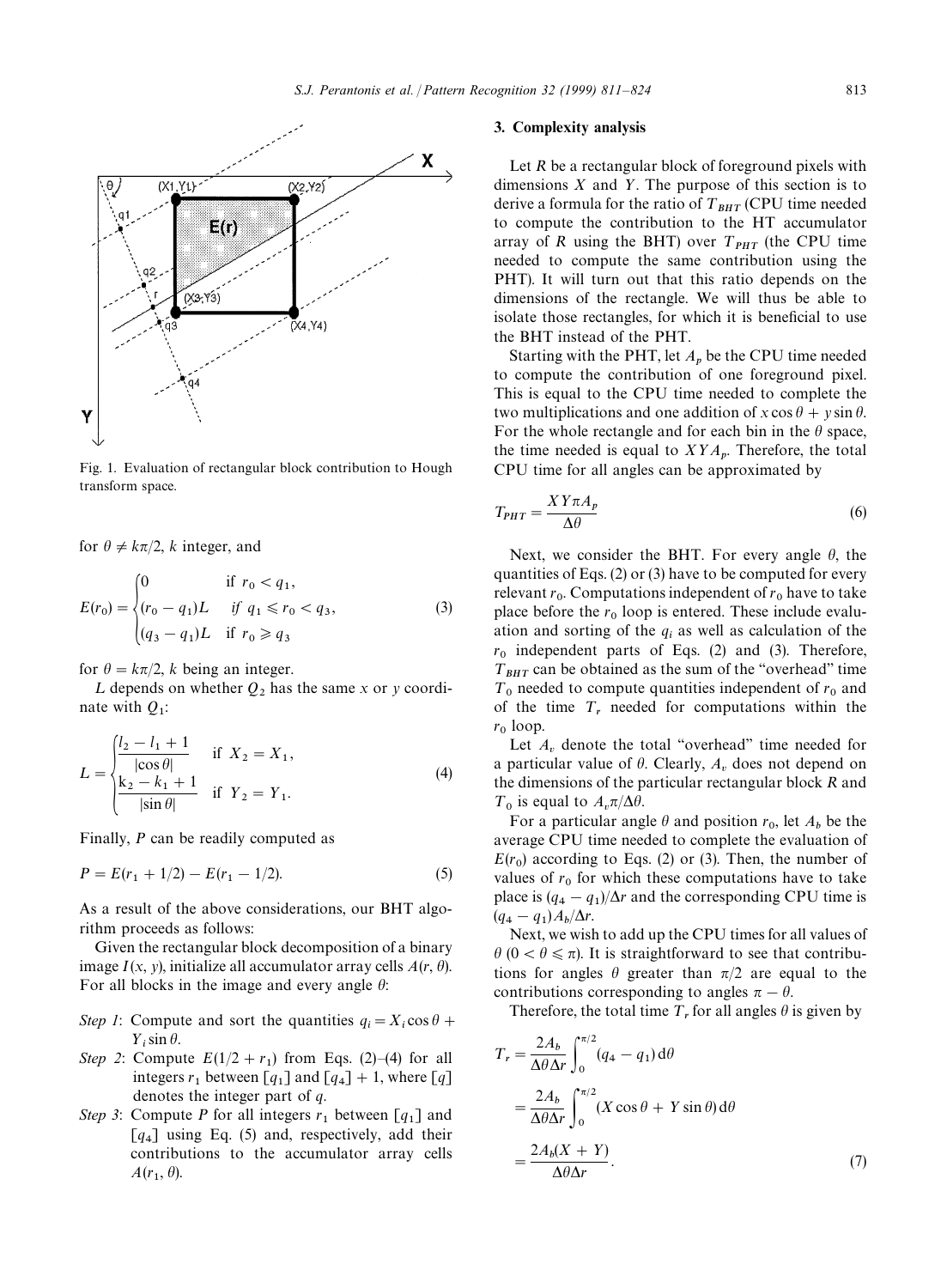|   |      | $\overline{2}$ | 3    | 4     | 5     | 6     | 7     | 8                 | $9 \times$ |
|---|------|----------------|------|-------|-------|-------|-------|-------------------|------------|
|   |      |                |      |       |       |       |       |                   |            |
| 1 | 0.22 | 0.53           | 0.77 | 1.05  | 1,30  | 1.57  | 1.82  | 2.10              | 2.27       |
| 2 | 0.53 | 1.06           | 1.58 | 2.13  | 2.59  | 3.20  | 3.68  | 4.44              | 4.88       |
| З | 0.77 | 1.58           | 2.37 | 3.04  | 4.10  | 4,88  | 5.20  | 6.15              | 7.18       |
| 4 | 1.05 | 2.13           | 3.04 | 4.44  | 5.60  | 6.66  | 7.45  | 8.88              | 10.71      |
| 5 | 1.30 | 2.59           | 4.10 | 5.60  | 6.59  | 7.91  | 9.29  | 10.68             | 12,23      |
| 6 | 1.57 | 3.20           | 4.88 | 6.66  | 7.91  | 9.56  | 11.72 | 13.33             | 14.52      |
| 7 | 1.82 | 3.68           | 5.20 | 7.45  | 9 29  | 11.72 | 12.89 | 15.31             | 16.86      |
| 8 | 2.10 | 4.44           | 6.15 | 8.88  | 10.68 | 13.33 | 15.31 | $\overline{u}$ 14 | 18.75      |
| 9 | 2.27 | 4.88           | 7.18 | 10.71 | 12.23 | 14.52 | 16.86 | 18.75             | 22.55      |
|   |      |                |      |       |       |       |       |                   |            |

Fig. 2. The ratio of the CPU time required by PHT over the CPU time required by BHT for rectangular blocks of different sizes. The curve represents the theoretical result for ratio equal to one.

We can now obtain the final formula for the ratio of CPU times as follows:

$$
\frac{T_{BHT}}{T_{PHT}} = \frac{2A_b(X+Y) + A_v\pi\Delta r}{XY\pi A_p\Delta r}.
$$
\n(8)

The values of the coefficients  $A_p$ ,  $A_b$  and  $A_v$  depend on the specific platform used for the computations. It can easily be seen, however, that  $A_p$  and  $A_b$  are of the same order (Eq. (2) shows that usually one to two additions and one to two multiplications contribute to  $A_b$  and this has to be compared with the two multiplications and one addition needed to compute *A*p). On a Pentium platform at 150 MHz we have obtained  $A_b/A_p = 0.71$  and  $A_v/A_p = 3.29.$ 

BHT is faster than PHT for  $T_{BHT}/T_{PHT}$  < 1, i.e. for

$$
XY\pi A_p \Delta r - 2A_b(X+Y) - A_v \pi \Delta r > 0.
$$
\n(9)

In a *X—*½ plot, this corresponds to points above the curve defined by  $XY\pi A_p\Delta r - 2A_b(X + Y) - A_v\pi\Delta r = 0.$ In Fig. 2, experimental values of  $T_{PHT}/T_{BHT}$  are shown for different values of *X* and *Y* and  $\Delta r = 5$ . These are in good agreement with the theoretical curve. In our experiments, described in Section 5, we shall use relation (9) as our criterion for incrementing the accumulator array cells by applying the BHT formulas. Blocks that do not pass this criterion will be decomposed into individual points and the usual PHT formula will be applied for each of these points. In this way the maximum processing time economy will be achieved.

### 4. Image decomposition

For the BHT algorithm to be applied, the image  $I(x, y)$ must first be decomposed into rectangular blocks of foreground pixels. To this end, image decomposition algorithms must be applied. These algorithms must be fast enough, so that the processing time advantage of the BHT over the PHT is not forfeited in the image decomposition stage. The complexity analysis of Section 3 can be taken into account, in order to indicate which types of decomposition algorithms fulfill this criterion.

We propose two different algorithms for image decomposition into rectangular blocks. The first just extracts the coordinates of all primitive rectangular blocks that form an image, while the second can also segment the image by identifying clusters of connected rectangular block components.

#### *4.1. Rectangular blocks of the image*

Our objective is to decompose a binary image into rectangular blocks, in such a way as to accelerate the evaluation of the HT accumulator array. From the discussion of Section 3, it follows that if the image has been decomposed into  $N$  rectangles of dimensions  $X_i$ ,  $Y_i$ ,  $i = 1, \ldots, N$ , the total time needed to complete the BHT is given by

$$
T_{BHT} = \frac{2A_b}{\Delta\theta\Delta r} \sum_{i=1}^{N} (X_i + Y_i) + \frac{A_v \pi}{\Delta\theta} N.
$$
 (10)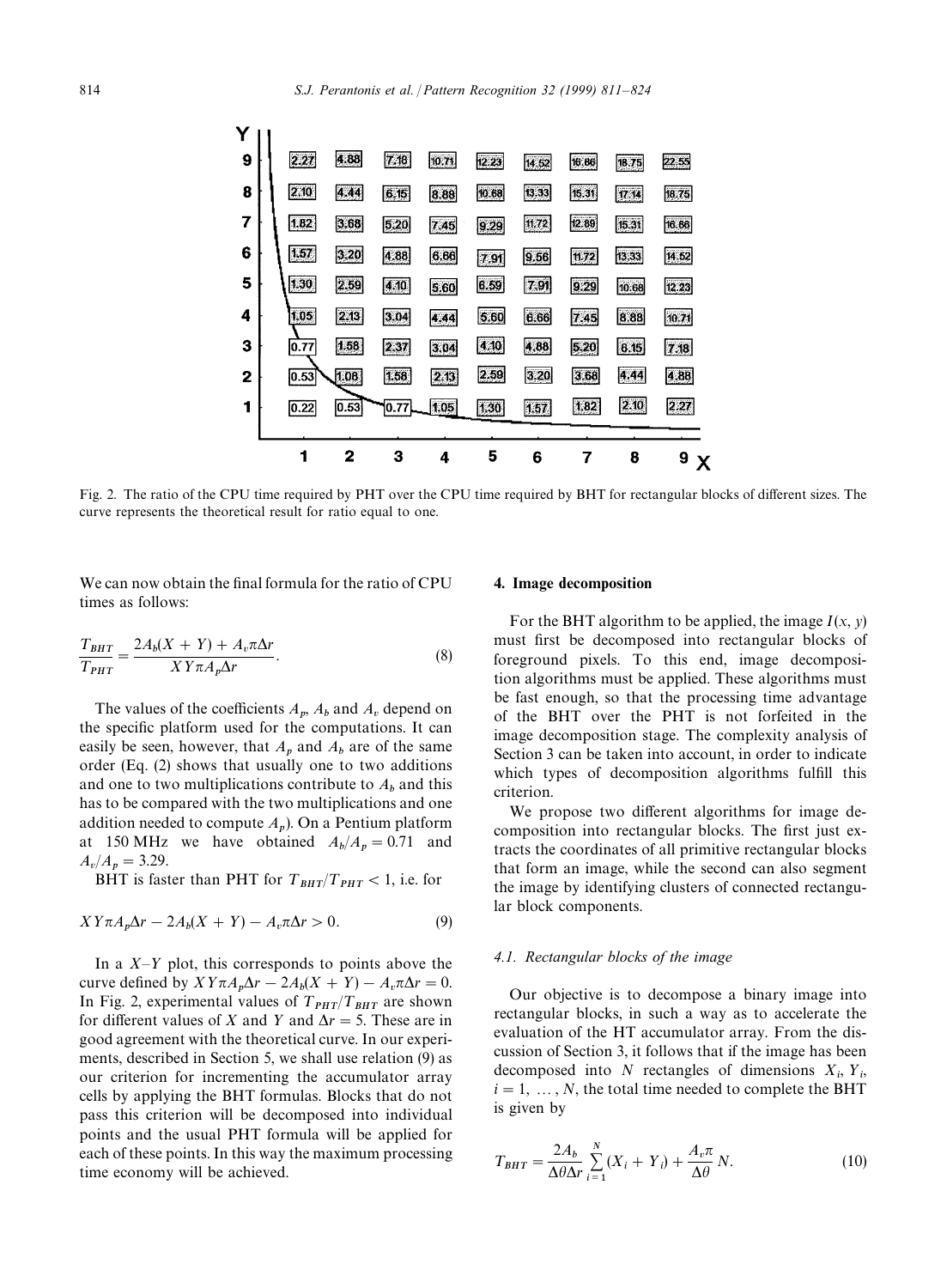Clearly, fastest BHT processing can be obtained when the expression in Eq. (10) takes its minimum value. The corresponding optimization problem is an NP complete problem. To find the optimal or suboptimal solutions to this problem would be time-consuming and would annihilate the advantage gained by the acceleration in the HT analysis stage. Indeed, note that the total time taken by the PHT to compute the accumulator is proportional to  $N_p \pi / \Delta \theta$ , where  $N_p$  is the number of foreground pixels in the image and  $\pi/\Delta\theta$  is the number of angular bins in the accumulator array space. Clearly, if BHT processing is to be faster, this order of magnitude must not be exceeded by the time taken to form the rectangles and, therefore, any algorithm that would scan the image more than  $\pi/\Delta\theta$ times must be excluded.

The following algorithm involves two top-down scans of the image and was found to work very well in practice.

A top-down scan of the image is performed until a foreground pixel  $(x_0, y_0)$  is found. Then a search is conducted for the "best fitting block" at  $(x_0, y_0)$ , that is formed as follows: First, we identify the rectangle  $T1$ which is formed if we move point  $(x_0, y_0)$  to the right until a background pixel is found and then we move the resulting horizontal segment parallel to itself and downwards, until it contains at least one background pixel. Similarly, we identify the rectangle  $T2$  which is formed if we move point  $(x_0, y_0)$  downwards until a background pixel is found and then we move the resulting vertical segment parallel to itself and to the right, until it contains at least one background pixel. Between  $T1$  and  $T2$ , the block with the larger area is the best fitting block at  $(x_0, y_0)$ . If the height/width ratio of the best fitting block is smaller than a predetermined value  $\rho > 1$ , the block is accepted as part of the image decomposition and the coordinates of its upper left and lower right vertices are stored in arrays  $XF, YF, XL, YL$  for further processing by the BHT. All pixels of the accepted block are transformed to background pixels and the procedure is repeated until all the image pixels are scanned.

The condition involving the height/width ratio is included in the algorithm for the following reason: Since the top-down scan locates points where the tangent to the image perimeter is parallel to the *x*-axis, best fitting blocks tend to be line segments perpendicular to the *x*-axis. It is better to reject these segments in favor of less elongated blocks of larger area, in order to reduce the number of blocks in the final image decomposition. A typical situation is illustrated in Fig. 3. Fig 3b shows the decomposition of the image in Fig. 3a that is obtained if the height/width ratio condition is relaxed (effectively  $\rho \rightarrow \infty$ ). The more efficient decomposition of Fig. 3c is obtained after two passes, one with  $\rho = 5$  and one with  $\rho \rightarrow \infty$ .

Since the top-down scan procedure may not extract all rectangular blocks, and there may still exist remaining foreground pixels, we apply a second pass of the algorithm with  $\rho \rightarrow \infty$ , so that all remaining image pixels are eventually grouped in rectangular blocks.

To give a more formal description of the algorithm, let us define a function  $B(x_1, y_1, x_2, y_2)$  that informs us if the pixels with coordinates  $(x_1, y_1)$  and  $(x_2, y_2)$  are opposite vertices of a rectangular block consisting of foreground pixels:

$$
B(x_1, y_1, x_2, y_2)
$$
  
=  $\begin{cases} 1 & \text{if } I(x, y) = 1 \ \forall \ x, y : x \in [x1, x2] \land y \in [y1, y2] \\ 0 & \text{otherwise} \end{cases}$  (11)

where  $x_1, x_2 \in [1, 2, ..., x_{max}]$  and  $y_1, y_2 \in [1, 2, ..., y_{max}]$ . Each pass of the algorithm corresponding to a value of  $\rho$  is as follows:

*Step 1*: Set *iter*  $= 1$ .

 $\mathbf{r}$ 

- *Step 2*: Perform a top-down scan of the image to find a pixel of coordinates  $(x_0, y_0)$ :  $I(x_0, y_0) = 1$ .
- *Step 3*: Find the opposite vertex  $(x_{op}, y_{op})$  of the "best" fitting block" at  $(x_0, y_0)$ , as follows:
	- (a) Find  $x_1 \ge x_0$ :  $B(x_0, y_0, x_1, y_0) = 1 \land x_1 x_0$ <br>= max.
	- (b) Find  $y_1 \ge y_0$ :  $B(x_0, y_0, x_1, y_1) = 1 \land y_1 y_0$ <br>= max.
	- (c) Find  $y_2 \ge y_0$ :  $B(x_0, y_0, x_0, y_2) = 1 \land y_2 y_0$ <br>= max.



Fig. 3. Role of the parameter  $\rho$  (see text) in image decomposition into rectangular blocks: (a) original image; (b) decomposition obtained with  $\rho = 1$ ; (c) decomposition obtained after two passes, one with  $\rho = 5$  and one with  $\rho = \infty$ .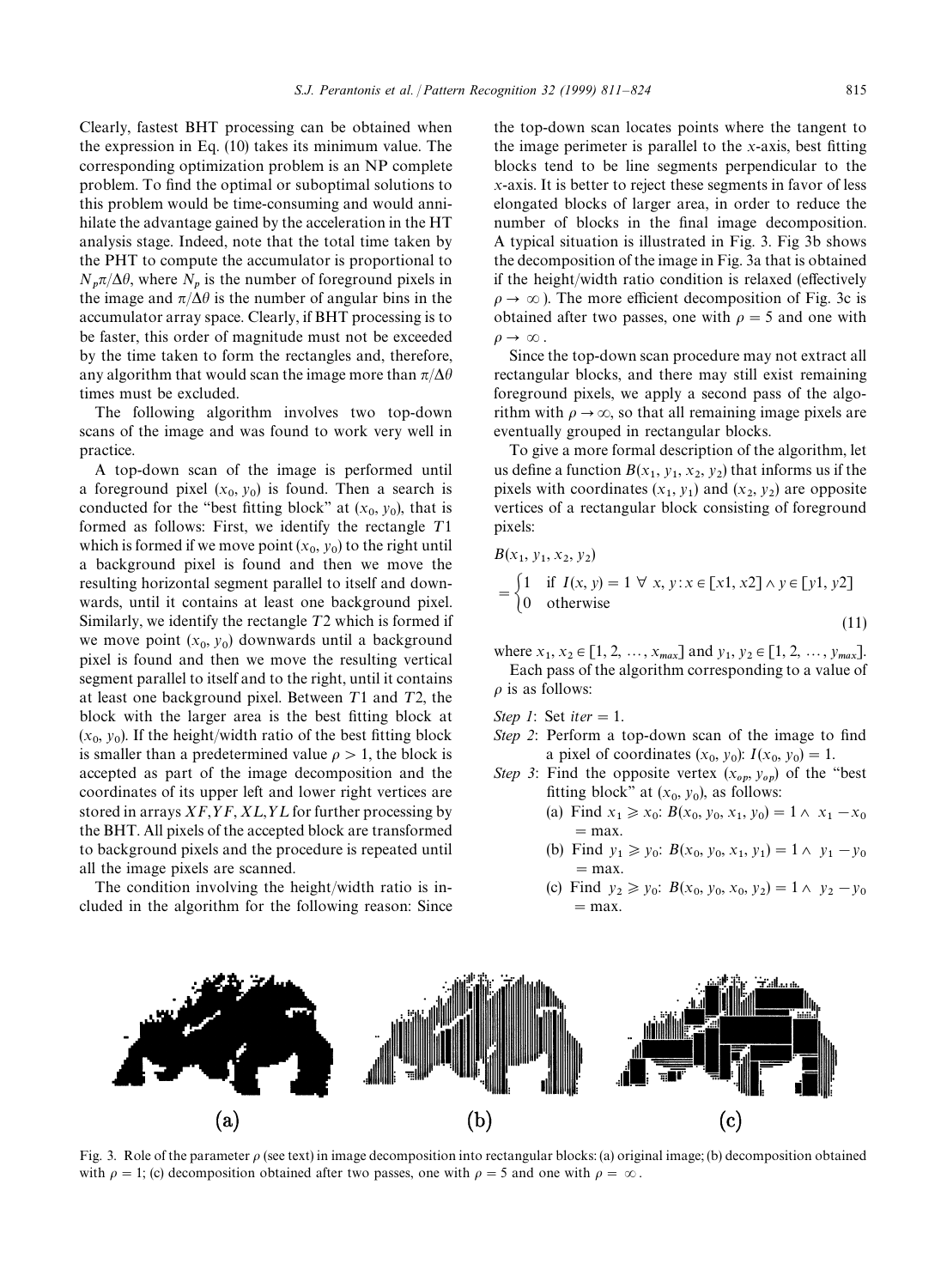

Fig. 4. Steps followed for block decomposition of a simple binary image.

- (d) Find  $x_2 \ge x_0$ :  $B(x_0, y_0, x_2, y_2) = 1 \wedge x_2 x_0$ <br>= max.
- (e) Find  $q \in \{1, 2\}$ :  $(x_q x_0)(y_q y_0) = \max$ . Set  $x_{op} = x_q$  and  $y_{op} = y_q$ .
- *Step 4*: If  $(y_{op} y_0) / (x_{op} x_0) < \rho$ , then:
	- (a) Set  $XF[iter] = x_0, XL[iter] = x_{op}$ ,  $YF[iter]$  $y_0, YL[iter] = y_{op}.$
	- (b) Set  $I(x, y) = 0 \ \forall \ x \in [XF[iter] \dots XL[iter]]$  $\land y \in [YF[iter] \dots YL[iter]].$
	- (c) Set *iter*  $=$  *iter*  $+1$ .
	- (d) Until there remains no unscanned pixel, continue with the top-down scan of step 2.

The decomposition of an image into rectangular blocks is demonstrated in a simple case in Fig. 4. Assume that during the first pass of the algorithm we set  $\rho = 5$ . Starting from the original image we find pixel  $(x_0, y_0)$ with a top-down scan (Fig. 4a). The best fitting block is a vertical line, denoted by  $T$  (dashed line in Fig. 4a). In this case, the height/width ratio is greater than  $\rho$  and T is not accepted as part of the image decomposition. Moving on to the pixel  $(x_0, y_0)$  of Fig. 4b, we form the two candidate blocks  $T1$  (Fig. 4b) and  $T2$  (Fig. 4c), of which T1 has the larger area. Since its height/width ratio is less than  $\rho$ , T1 is accepted as part of the image decomposition and all pixels of  $T1$  are removed from the image. Moving on with the top-down scan to pixel  $(x_0, y_0)$  of Fig. 4d, we similarly accept block  $T$  as part of the image decomposition (Fig. 4d and e) and remove its pixels from the image. The remaining pixel is incorporated in the image decomposition during the second pass of the algorithm, with  $\rho \rightarrow \infty$ . In this way we have decomposed the original image into three rectangular blocks (Fig. 4f).



Fig. 5. The surrounding line of a rectangular block.

#### *4.2. Rectangular blocks of connected image components*

The previous algorithm is used to detect rectangular blocks in a digital image following a top-down image analysis. Using an extension of this algorithm, it is possible to group together all blocks that belong to the same connected component of the image. To start with, the ''best fitting block'' at the first foreground pixel is found using a top-down scan. Then, a search is conducted for all ''best fitting blocks'' at all foreground pixels which belong to the ''surrounding lines'' of already detected blocks, i.e. are immediately adjacent to the perimeter of such blocks and belong to their exterior (see Fig. 5). This process is repeated iteratively, transforming the pixels of all detected blocks to background pixels, until no foreground pixel remains on the surrounding lines of all blocks of the current connected image component. There follows a complete description of the algorithm: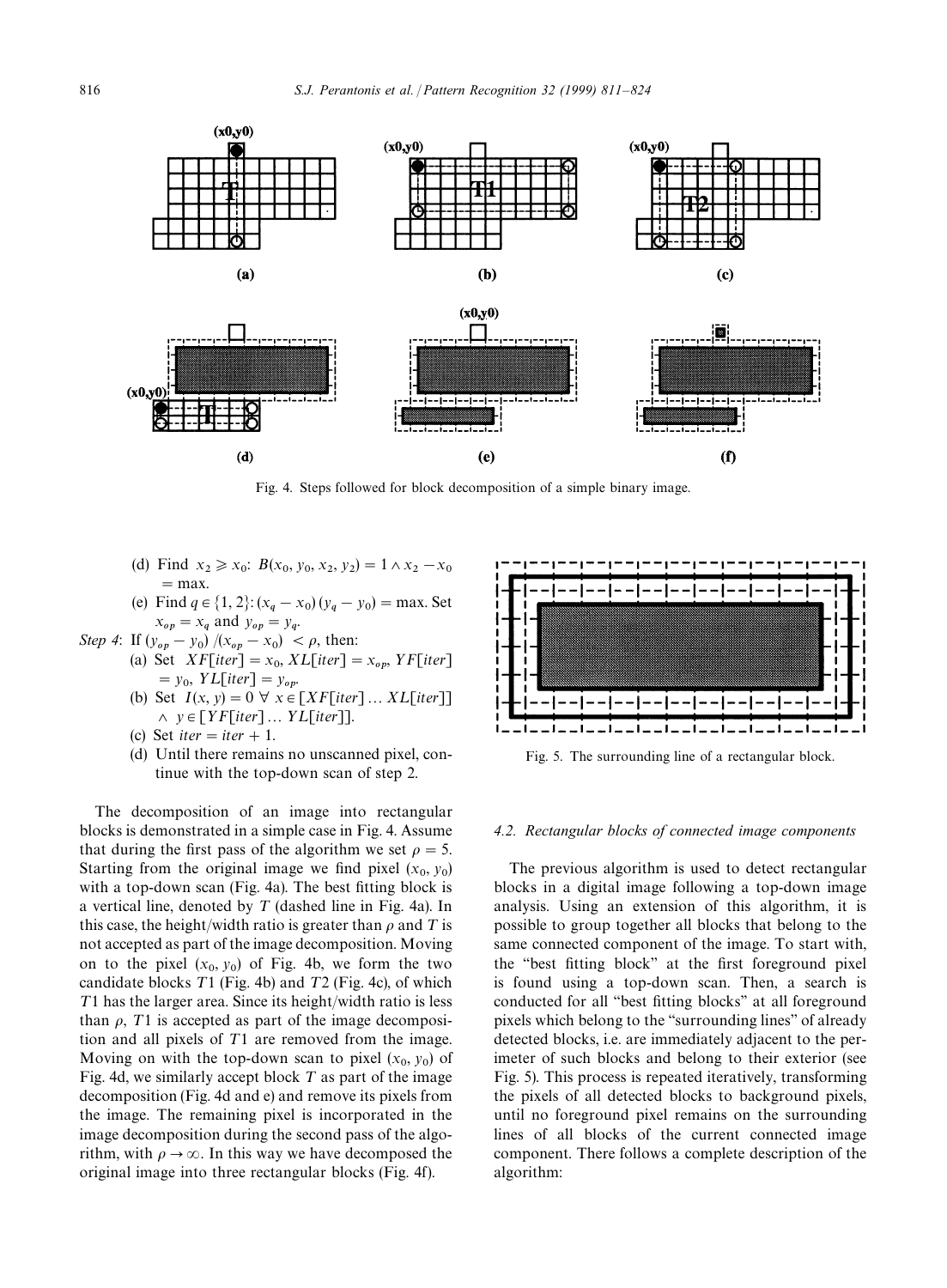*Step 1*: Perform a top-down scan of the image to find a pixel at coordinates  $(x_0, y_0)$ :  $I(x_0, y_0) = 1$ .

#### *Step 2*:

- (a) Find the opposite vertex  $(x_{op}, y_{op})$  of the "best" fitting block" at  $(x_0, y_0)$ , following steps 3(a)*—*(e) of the algorithm in the previous section. (b) Set  $BlockNum = 1$ .
- (c) Set  $XF[1] = x_0, XL[1] = x_{op}, YF[1] = y_0,$  $YL[1] = y_{op}.$
- (d) Set  $I(x, y) = 0 \ \forall \ x \in [XF[1] \dots XL[1]] \land$  $y \in [YF[1]...YL[1]].$

*Step 3*: Set *iter*  $= 1$ .

- *Step 4*: For every  $(x, y)$  belonging to the surrounding line of the block with opposite vertices at (*XF*(*iter*),  $YF(iter)$ ) and  $(XL(iter), YL(iter))$  and obeying  $I(x, y) = 1$ :
	- (a) Find the opposite vertex  $(x_{op}, y_{op})$  of the "best" fitting block" at  $(x, y)$ , following steps  $3(a)$ –(e) of the algorithm in the previous section.
	- (b) Set  $BlockNum = BlockNum + 1$ .
	- (c) Set  $XF[BlockNum] = x, XL[BlockNum] = x_{op}$  $YF[BlockNum] = y, YL[BlockNum] = y_{op}.$
	- (d) Set  $I(x, y) = 0 \ \forall \ x \in [XF[BlockNum] \dots XL]$  $\lceil BlockNum \rceil \wedge \nu \in \lceil YF \lceil BlockNum \rceil \dots YL$ [*BlockNum*]].
- *Step 5*: If *iter*  $\lt$  *BlockNum* then *iter*  $=$  *iter*  $+ 1$  and go to Step 4.

Once the process has been completed, the coordinates of all blocks that form the first object of the image are stored in the matrices  $XF[i], XL[i], YF[i], YL[i],$  for  $i = 1...$  *BlockNum*. The above process is repeated until all image objects have been segmented.

#### 5. Experimental results

In order to demonstrate the efficiency of our methods, we apply them to various image processing problems. All experiments have been performed using a Pentium processor at 150 MHz. For both PHT and BHT, we use look-up tables for all function calculations involving  $\cos \theta$  and  $\sin \theta$ in order to speed up all processes. In all cases, the Hough field produced by using BHT is very similar to that produced by using PHT. This is clearly shown in Fig. 6, where the original image, the Hough transform field for PHT, the Hough transform field for BHT and the relative difference between the two fields (difference between BHT and PHT field values divided by PHT field value) in the vicinity of the maximum are presented. The presence of a non-zero relative difference is due to the discrete image grid and amounts to less that 1.5% per cell value in the vicinity of local maxima in the HT field.

It has become obvious in Section 3 that the BHT method offers more economy in terms of CPU time when large rectangular blocks are present in the processed image. It is therefore natural that more economy can be achieved for image processing applications whereby edge detection is not appropriate as a preprocessing tool, since it is more likely that large blocks can be found in such applications. Our first two examples fall into this general category of applications. The third example is a document skew detection application which can be dealt with using either the original or the edge image. In our final two examples it is beneficiary to use the edge image. In all examples we compare the CPU time taken by block decomposition (or segmentation) followed by BHT to the time taken by PHT.

Example 1 (*Axis determination*). In the first application, HT is used for estimating the central axis of a digitized skeleton image, shown in Fig. 7a. This is a  $395 \times 719$  pixels image scanned at 300 dpi. In this case, there is no point in preprocessing the image using edge detection, since the desired axis lies in the interior of the object. Instead, it is beneficial to employ RLSA preprocessing [18*—*20], which is a one-pass algorithm facilitating large block extraction without slowing down the preprocessing stage. Fig. 7b shows the same image after thresholding, while Fig. 7c shows the result of RLSA smoothing and the direction obtained using the PHT or BHT algorithm. For the application of BHT, rectangular blocks are extracted using the algorithm of Section 4.1. Table 1 shows results concerning processing times using PHT and BHT (the latter being applied for rectangular blocks that pass the criterion of relation (9). Preprocessing time (i.e. time spent for RLSA plus time spent for block identification), time consumed by each HT variant and total processing time are shown. The fastest time (0.6 s) is obtained using BHT in conjunction with RLSA preprocessing, and is less than 1/5 of the best time obtained using PHT (3.5 s).

Example 2 (*Segmentation and axis determination*). In the second application, HT is used for identifying the axes of elongated objects in the field of view of a camera. We process a  $512 \times 512$  pixel field of view of a CCD camera depicting a number of discrete objects (keys), shown in Fig. 8a. Again, only RLSA preprocessing is used, whose result is shown in Fig. 8b. There is no point in using edge detection, since the desired axes lie in the interior of the objects (keys). In this case, it is useful to segment the image into its individual connected components before applying the BHT to each object. To this end, we use the block segmentation algorithm of Section 4.2. The result of axis identification using BHT is shown in Fig. 8c. In order to apply the PHT on the image for reasons of comparison, we have first segmented it using connected component analysis (this counts as part of the preprocessing time). In Table 2, performances of BHT and PHT in terms of processing time are shown. Clearly, the best time obtained by BHT (0.9 s) is equal to 1/7 of the fastest time obtained by PHT (6.3 s) in this application.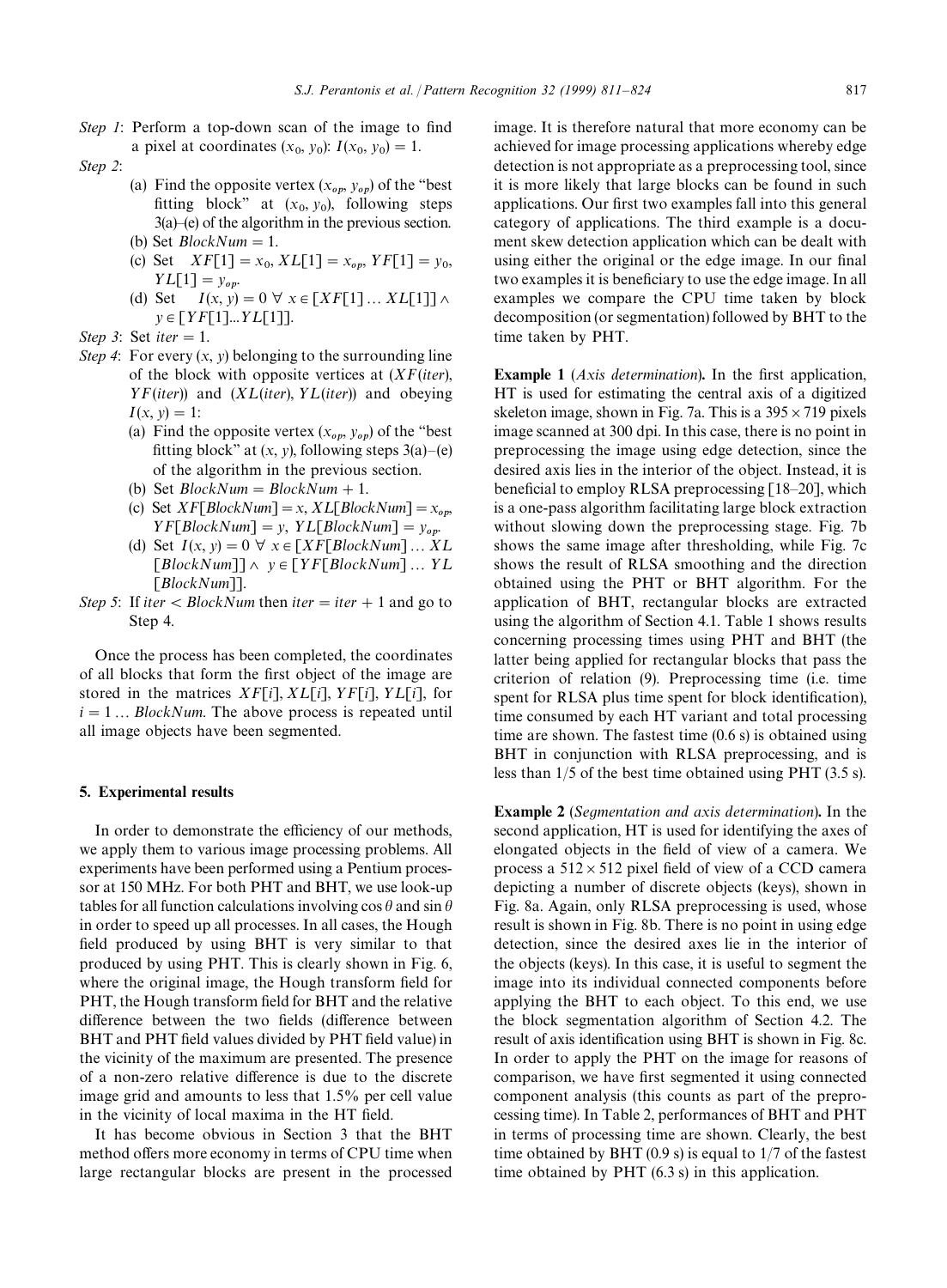

Fig. 6. Comparison of PHT and BHT accumulator arrays. (a) original image; (b) PHT accumulator array; (c) BHT accumulator array; (d) relative difference between BHT and PHT accumulator arrays in the vicinity of the maximum.

Example 3 (*Skew detection*). There are a number of line finding problems that can be solved with some efficiency by application of HT either on the original binary image or an image resulting from the original image after an edge detection method has been applied. A characteristic example is estimation of the skew of a digital image document.

HT has been applied successfully to this kind of problem, achieving high detection accuracies, but it is rather slow because of its high computational complexity [21*—*25]. Fig. 9 shows a digitized document with a skew angle of 3*°* and its skew corrected form using HT. This is a  $2200 \times 1545$  pixel image scanned at 200 dpi. It corresponds to a mixed document containing text with fonts of different sizes and an image. In order to apply the HT, we have used various preprocessing methods which can be useful for accelerating the skew detection process. More specifically, before applying the PHT to the image, we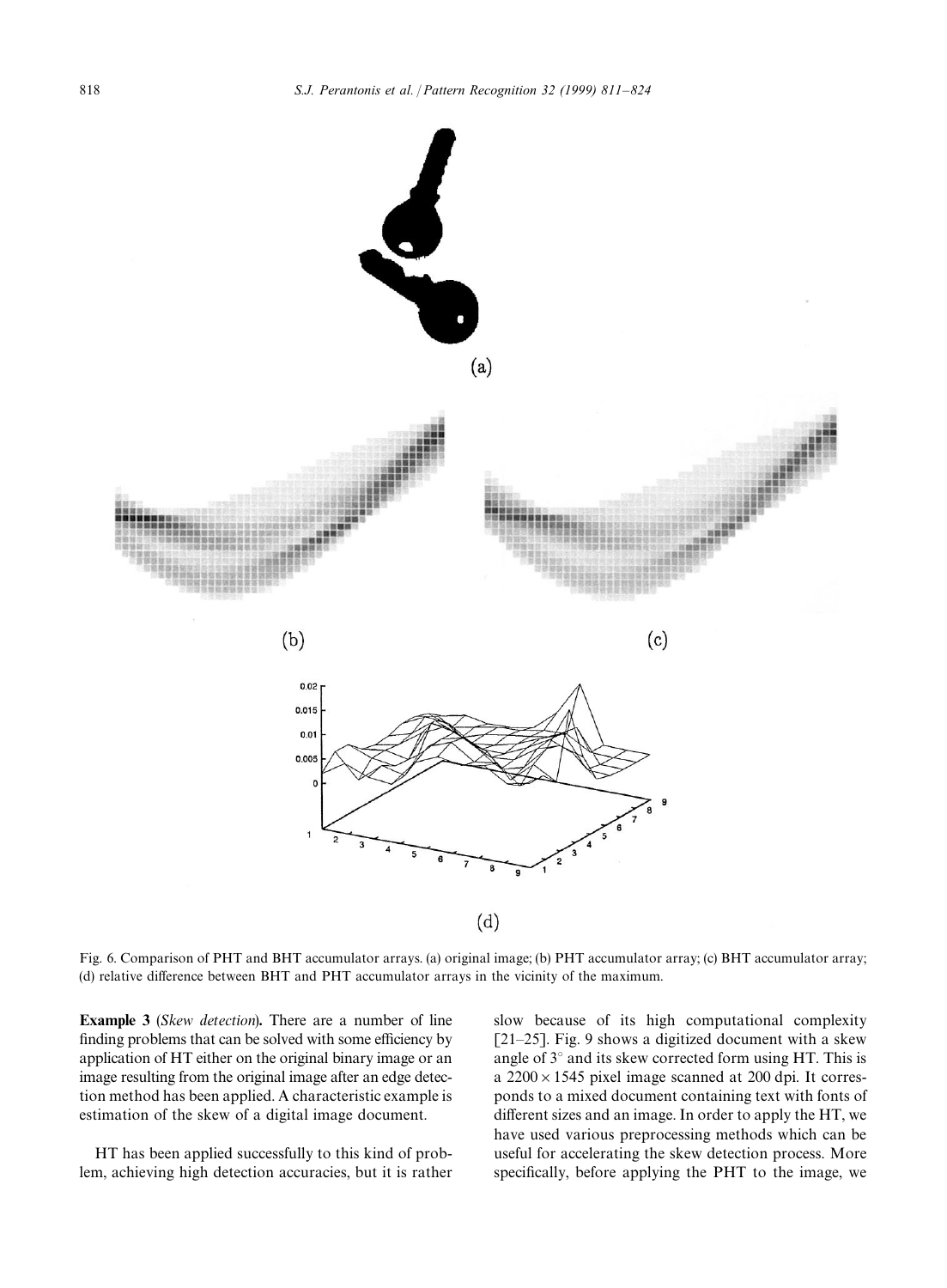

Fig. 7. Linear direction evaluation using rectangular block decomposition; (a) original image; (b) thresholded image; (c) final smoothed image and prevalent linear direction.

Table 1

Processing times for PHT and BHT applied on the image of Fig. 7a. Preprocessing time, actual HT evaluation time and total processing time are shown

|           | PHT time (s)      |            | BHT time (s) |                    |            |          |  |
|-----------|-------------------|------------|--------------|--------------------|------------|----------|--|
|           | RLSA Pre-Proc. HT |            |              | Total Pre-Proc. HT |            | Total    |  |
| No<br>Yes | $^{(1)}$<br>0.3   | 3.5<br>8.5 | 3.5<br>88    | 0.2<br>0.5         | 1.7<br>0.1 | 19<br>06 |  |

employ edge detection and RLSA preprocessing, as well as their combination (RLSA followed by edge detection). The resulting images are shown in Fig. 10. For BHT application, blocks are extracted using the block decomposition algorithm of Section 4.1.

To find the prevalent orientation using the HT variants, we first compute the HT accumulator array (400 values of *r* were used and  $\theta$  varied from  $-5$  to  $5^\circ$  in increments of 0.1*°*). Then, in order to eliminate cells with small contributions, we apply a lower threshold  $T_0$  which is taken equal to the average value of the contribution of all cells in the accumulator array. Finally, we add the contributions of all remaining cells that correspond to a certain value of  $\theta$  [21]. The result is a one-dimensional array (integrated accumulator array) of values, with each value corresponding to a certain  $\theta$ . The skew angle can be estimated by finding the maximum value in this array.

In this case it is useful to assess the performance of BHT both in terms of accuracy in the determination of the desired linear direction and in terms of economy in CPU time. To this end, we show in Table 3 detailed results concerning processing time and determined skew angle for four different orientations of the initial document in increments of 1*°*. Preprocessing time (i.e. time spent for RLSA and/or edge detection plus time spent for block identification), time consumed by the HT variant and total processing time are shown.

It is evident from Table 3 that PHT and BHT application leads to very similar determinations of the skew angle. For three of the preprocessing tool combinations (no preprocessing, edge detection only, RLSA only) both HT variants (PHT and BHT) have always corrected the skew with maximum error of 0.1*°*. By contrast, the fourth preprocessing method (RLSA followed by edge detection) leaves too little information in the resulting image (see Fig. 10c), so that the obtained angles are often unacceptable (errors of up to 0.5*°* occur).

For all preprocessing method combinations, BHT is faster than PHT. The ratio of CPU time taken by BHT to CPU time taken by PHT is approximately 1 : 3 (for the original image), 1 : 16 (for RLSA preprocessing), 1 : 1.2 (for edge detection) and 1 : 2 (for combined RLSA and edge detection). Of the three preprocessing methods that



Fig. 8. Image segmentation and linear direction evaluation using rectangular block decomposition: (a) original image; (b) smoothed image using RLSA; (c) final segmented image and prevalent linear directions.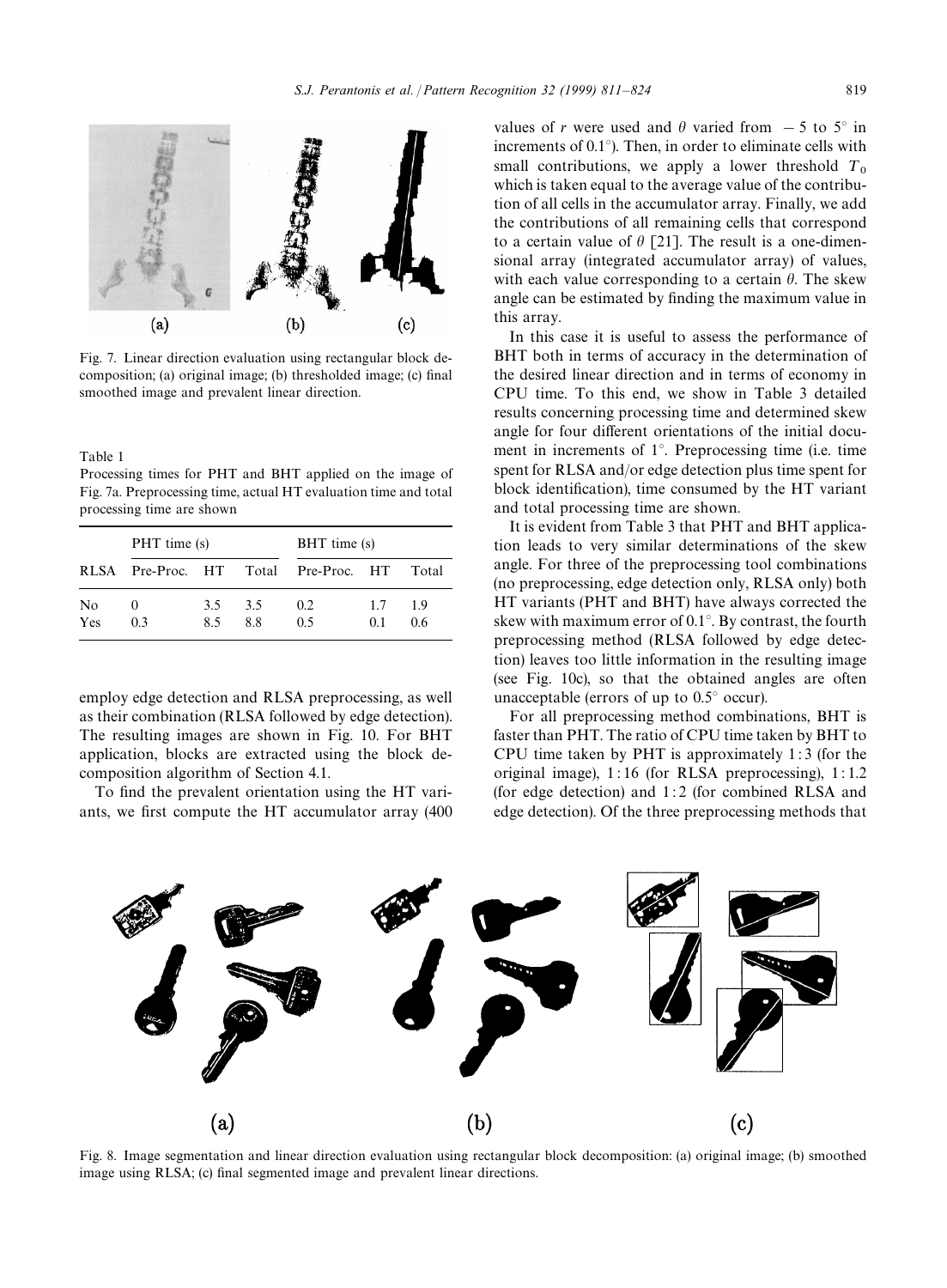Table 2

Processing times for PHT and BHT applied on the image of Fig. 8a

|           | PHT time (s)      |           |          | BHT time (s)       |           |           |  |
|-----------|-------------------|-----------|----------|--------------------|-----------|-----------|--|
|           | RLSA Pre-Proc. HT |           |          | Total Pre-Proc. HT |           | Total     |  |
| No<br>Yes | 0.2<br>0.5        | 6.1<br>84 | 63<br>89 | 0.2<br>0.6         | 1.3<br>03 | 1.5<br>09 |  |



achievement. For<br>velist Kurt Vounegut<br>take on great literature. These so-called pathin<br>are hyperlinked to approp rom-referencing easy<br>cam is releasing from The *Encarta* team is releasing from<br>progress, but product manager<br>and the resion will use more video<br>to enhance the text presentation 9.<br>W details about<br>C» animation,

ore videos, anima<br>entation, "Multin<br>of a topic," says

der says all properties have the product may be a structure of the constraints and sound a PER vector in the computer section of the computer of the computer of the computer of the computer of the computer of the computer

' cornerstones of<br>ral settings.<br>el : Caté bass LC

**Bumerous** vi<br>edition in 19<br>Ranager for video and sound<br>1989, says Pamel,<br>in Complex's Internal<br>(with a Mac version  $3.0$  is  $\gamma_{\rm max}$ AM Kilowing this m<br>**Mark Thore fun," sa there's a little anima**<br>[Matic] buttora," In a<br>h000 pictures, A.O. m When you pu When you pu<br>first cucycloped<br>53.000 articles, -ycropedias just had [static] britterin."<br>articles, you'll get 8,000 pictures, 3.<br>re than 50 videos.

somow articles, you'll get 8,000 pic.cures, 5.<br>
other improvements you'll find in Consulted Information would find in Consulted Information which here you link variables<br>
your choosing. Plus, whenever you boot up<br>
your cho Star Trek star Patrick

appears.<br>the most celebrate<br>Rilon of Star Tree Stewart is the online help who serves as your guide in for the 1995 version of in actor will all **Containing the contract of the contract of the contract of the contract of the contract of the contract of the contract of the contract of the contract of the contract of the contract of the contract of the contract of t Compton's Interactive** Encyclopedia.



known people drawn from diverse<br>areas of achievement. For<br>instance, novelist Kurt Vonnegut<br>Jr. offers his take on great litera-<br>ture. These so-called pathmakers ture. These so-called pathmakers<br>are hyperlinked to appropriate

 $(a)$ 

are hyperlinked to appropriate<br>bject areas, making cross-referencing easy.<br>Microsoft's *Encurie* team is releasing few details about<br>work in progress, but product manager Kathleen Fian-<br>r asy the next version will use more nce the text presentation. **Multimedia** nd to enha and some uncertainties to the comprehension of a topic," says Fian-<br>can really aid in the comprehension of a topic," says Fian-<br>ments to make the topics richer and<br>more understandable--not just to say<br>more understandable--

Stewart is the online help

more understandable-inapply<br>as to say the more multimecial. Indeed, if developers have<br>learned any<br>indeed, if developers have kenned any indeed and in the international<br>scatter and are not just gratuitous to see sections.

makers or the nigh-end *information*<br>Finder. He says casy scarching and "teachal

 $(b)$ 

for the 1995 version of

**Compton's Interactive** 

Encyclopedia.

numerous video and sound improvements since the<br>edition in 1989, says Pamela Sogge, marketing prod<br>manager for *Camplon's Interactive Encyclopodia*. Refease<br>September (with a Maz version following this month),<br>Windows-base When w ni m an icon, there's a little as first encyc<br>53,000 art 53,000 articles, you'll<br>and more than 50 vide 'Il get 8,000 pictures, 3-D : 50 videos.<br>
Sovements you'll find in Compton's<br>
st, which lets you link various to<br>
Plus, whenever you boot up the pr Other impre<br>called infoPile is topics o

your choosing. historical event fro **Star Trek star Patrick** history appears the most celebrated change is But

the addition of *Star Tre*k star Pa Stewart, who serves as your guide in<br>several live-action video sequences. The British actor will also narrate the The British scior will also narrate the<br>introductory tour for first-ince users.<br>The Seconds of the Second Space Tank, This likeness pops<br>of proparties to you.<br>The encyclopedia's improved<br>interface was developed with the fi

interface was developed with<br>input of focus groups. A table:<br>one screen) a simultaneous view

Fig. 9. Skew detection using HT; (a) original document. (b) skew detected and corrected version.

give acceptable results in terms of skew detection accuracy, the best method for BHT (RLSA preprocessing) takes 6*—*7 s, while the best method for PHT (edge detection) takes 21 s, and therefore the BHT method offers a threefold CPU time economy when compared with PHT.

**Example 4** (*Application of HT variants on edge image*). Next, we consider processing of images whereby strong edge gradients are present and therefore edge detection is essential [7]. In this case BHT is still applicable, and, as explained in the beginning of this section, gives the same



Fig. 10. Results of preprossesing for the document image of Fig. 9a: (a) image after application of RLSA; (b) image after edge detection; (c) image after application of RLSA and edge

detection.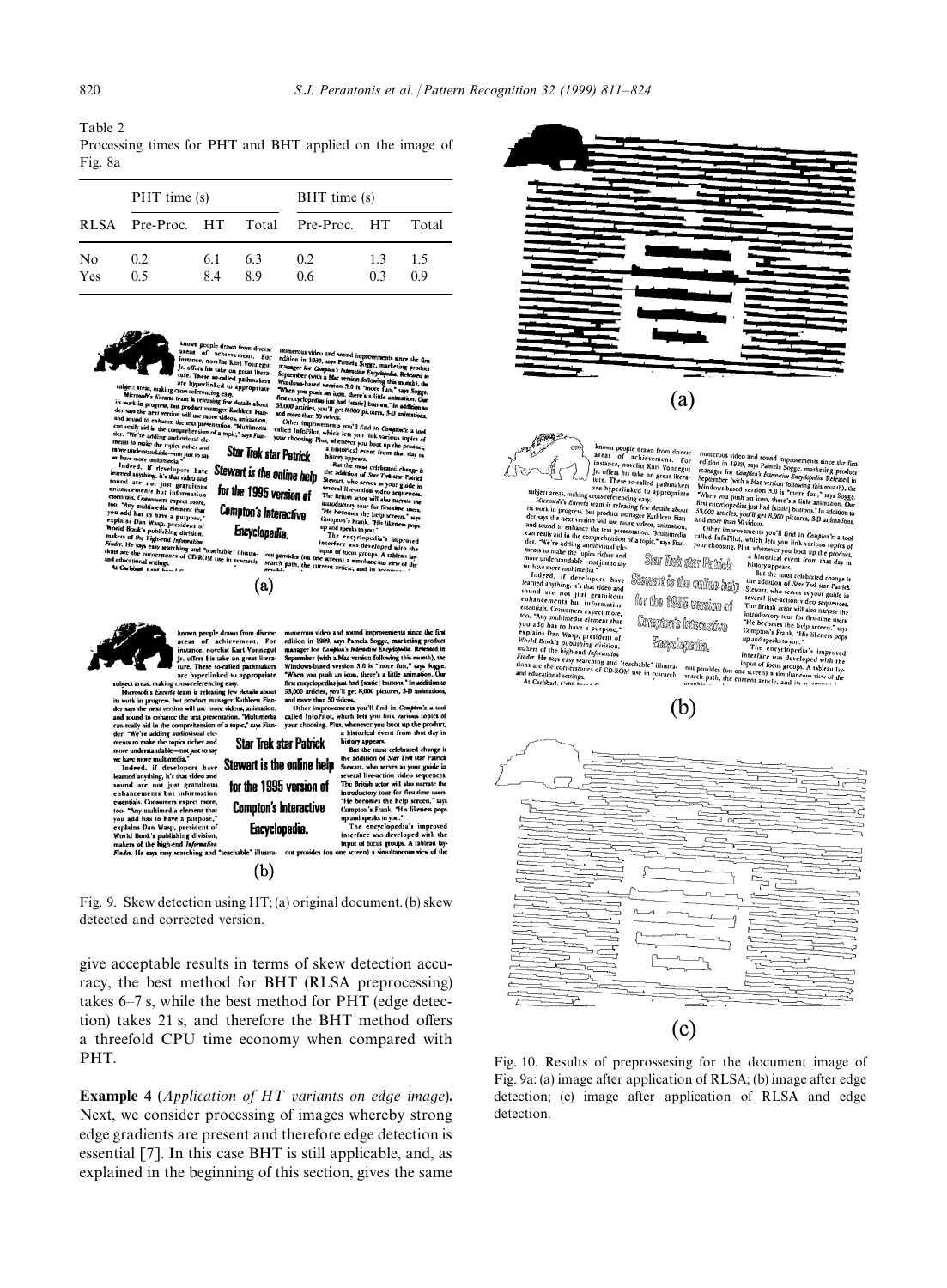Table 3

Skew detection results obtained after processing the document of Fig. 9a positioned at four different orientations (true skew angle of 0*—*3*°* at increments of 1*°*). Different preprocessing tools (RLSA and edge detection — ED) and HT versions (PHT and BHT) are applied on the images. Results concerning point-block statistics, processing time and estimation of skew angle are shown

|                | <b>RLSA</b> | ED  | <b>PHT</b> |                |     |     | <b>BHT</b>               |               |          |                |                |                |                    |
|----------------|-------------|-----|------------|----------------|-----|-----|--------------------------|---------------|----------|----------------|----------------|----------------|--------------------|
| Skew<br>(True) |             |     | Points     | Time(s)        |     |     |                          |               | Time (s) |                |                |                |                    |
|                |             |     |            | Pre-<br>Proc.  | HT  |     | Total Skew<br>(estimate) | <b>Blocks</b> | Points   | Pre-<br>Proc   | HT             | Total          | Skew<br>(estimate) |
| $0^{\circ}$    | No          | No  | 324894     | $\Omega$       | 37  | 37  | $0^{\circ}$              | 18191         | 12948    | 2              | 8              | 10             | $0^{\circ}$        |
| $0^{\circ}$    | Yes         | No  | 997657     | 3              | 110 | 113 | $-0.1^{\circ}$           | 1653          | 184      | 5              | 1              | 6              | $-0.1^{\circ}$     |
| $0^{\circ}$    | No          | Yes | 178564     | 2              | 19  | 21  | $-0.1^{\circ}$           | 15004         | 65274    | 4              | 12             | 16             | $0^{\circ}$        |
| $0^{\circ}$    | Yes         | Yes | 94 147     | 5              | 11  | 16  | $-0.5^{\circ}$           | 1952          | 1982     | $\tau$         | $\mathbf{1}$   | 8              | $-0.4^{\circ}$     |
| $1^{\circ}$    | No          | No  | 323502     | $\Omega$       | 37  | 37  | $1^\circ$                | 19086         | 14642    | $\overline{c}$ | 8              | 10             | $1.1^\circ$        |
| $1^{\circ}$    | Yes         | No  | 999768     | 3              | 110 | 113 | $0.9^\circ$              | 2367          | 285      | 5              | $\overline{2}$ | 7              | $1^{\circ}$        |
| $1^{\circ}$    | No          | Yes | 177839     | $\overline{2}$ | 19  | 21  | $1^\circ$                | 15217         | 67406    | 4              | 13             | 17             | $1.1^\circ$        |
| $1^{\circ}$    | Yes         | Yes | 93175      | 5              | 11  | 16  | $0.6^\circ$              | 2599          | 2065     | 7              | $\mathbf{1}$   | 8              | $0.5^{\circ}$      |
| $2^{\circ}$    | No          | No  | 317046     | $\mathbf{0}$   | 36  | 36  | $2^{\circ}$              | 19758         | 16439    | $\overline{c}$ | 9              | 11             | $2.1^\circ$        |
| $2^{\circ}$    | Yes         | No  | 979851     | 3              | 109 | 112 | $1.9^\circ$              | 2944          | 417      | 5              | $\overline{2}$ | $\overline{7}$ | $2^{\circ}$        |
| $2^{\circ}$    | No          | Yes | 175021     | $\overline{2}$ | 19  | 21  | $2^{\circ}$              | 15133         | 69239    | 4              | 13             | 17             | $2.1^\circ$        |
| $2^{\circ}$    | Yes         | Yes | 91411      | 5              | 11  | 16  | $1.6^\circ$              | 3168          | 2339     | 7              | $\mathbf{1}$   | 8              | $1.7^\circ$        |
| $3^\circ$      | No          | No  | 310860     | $\Omega$       | 35  | 35  | $3^\circ$                | 20510         | 18131    | $\overline{2}$ | 10             | 12             | $3.1^\circ$        |
| $3^\circ$      | Yes         | No  | 963757     | 3              | 107 | 110 | $2.9^\circ$              | 3496          | 559      | 5              | $\overline{2}$ | 7              | $3^\circ$          |
| $3^\circ$      | No          | Yes | 172608     | $\overline{2}$ | 19  | 21  | $3^\circ$                | 15118         | 70990    | $\overline{4}$ | 14             | 18             | $3.1^\circ$        |
| $3^\circ$      | Yes         | Yes | 89571      | 5              | 11  | 16  | $2.6^{\circ}$            | 3698          | 2684     | 7              | $\overline{2}$ | 9              | $2.6^\circ$        |

prevalent lines as PHT (since their accumulator fields are almost identical). An interesting question is whether BHT is competitive to PHT in terms of processing time. Given a rectangular block, the BHT algorithm checks whether condition (9) is satisfied. If it is satisfied, the contribution of the whole block to the accumulator array is calculated, with CPU time advantage over the corresponding application of PHT. If, on the other hand, the condition is not satisfied, the contribution of each block point is calculated separately and the consumed CPU time is equal to the CPU time taken by PHT. In the most adverse case that no acceptable blocks are found, BHT can in principle be somewhat slower than PHT because of the overhead CPU time needed to find the blocks and check if condition (9) is satisfied for each block. However, even though no blocks of very large area can be found in edge detected images, enough line segments of adequate length usually pass the criterion of relation (9) and therefore some acceleration is observed. The skew detection example confirms this statement. Indeed, as can be seen in Table 3, when only edge detection is applied, a large number (about 15 000) of blocks that pass the criterion of relation (9) is still formed and BHT is still a little faster than PHT (CPU times for BHT vary between 16 and 18 s, while CPU time for PHT is 21 s).

A more typical example of this case is the edge image of Fig. 11. Results of the application of HT variants on this edge image are shown in the first row of Table 4. We



Fig. 11. An edge image with strong edge gradient information.

found that about 2/3 of the total number of foreground pixels in the image (20 360 out of 29 833) are grouped into elongated blocks that pass the criterion of relation (9) and BHT is still faster than PHT (3.5 s are needed for BHT, while 4.3 s are needed for PHT). Our experiments support the conclusion that BHT is usually faster than PHT even when edge detection is used and can therefore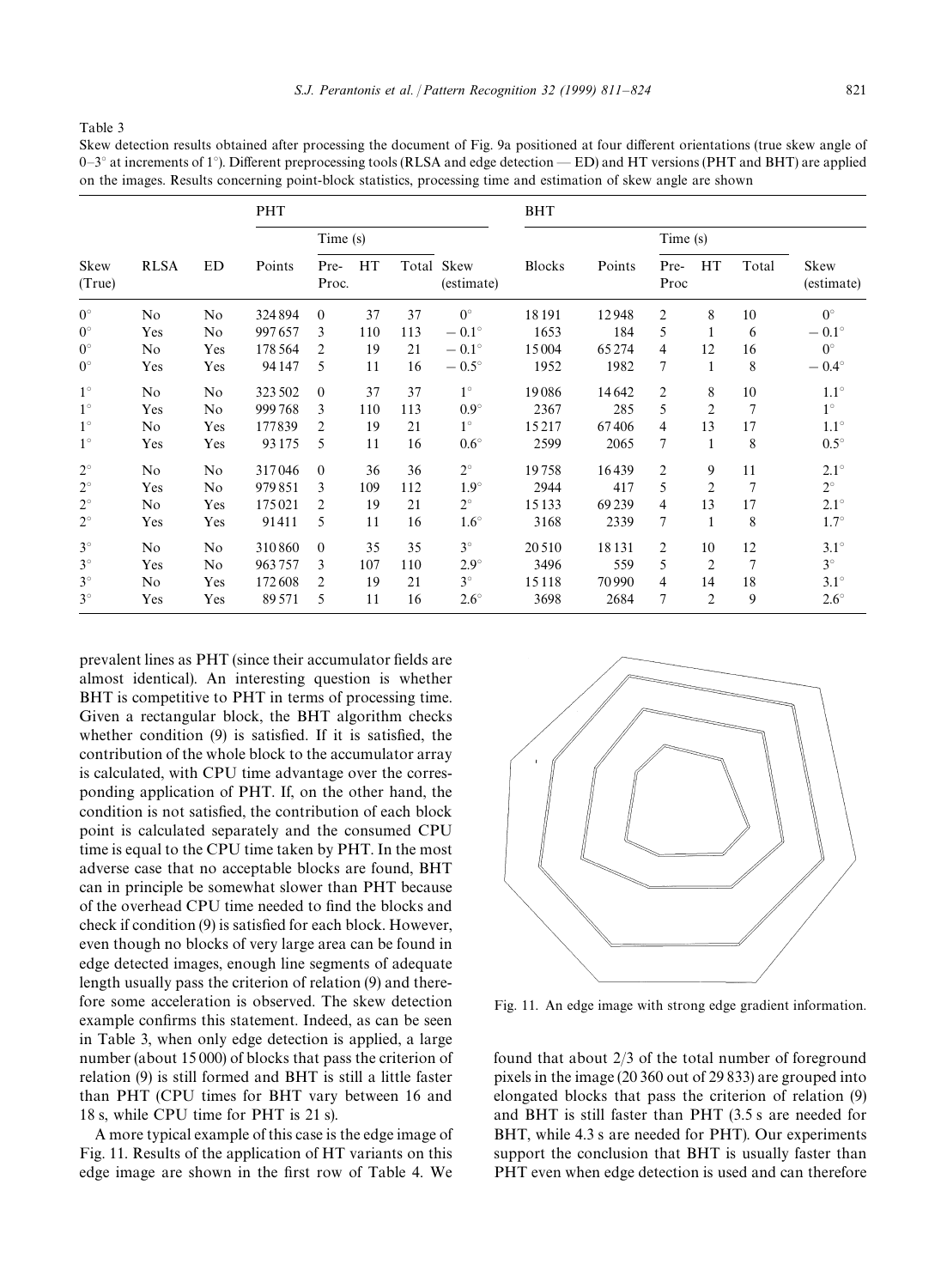Table 4

Results of the application of PHT and BHT on the edge image of Fig. 11. PHT and BHT are applied before and after the angle  $\theta$  is restricted using edge gradient information and processing times are displayed

|                             | PHT time (s) |                 |       | BHT time (s)                          |         |  |  |
|-----------------------------|--------------|-----------------|-------|---------------------------------------|---------|--|--|
|                             |              |                 |       | Pre-Proc. HT Total Pre-Proc. HT Total |         |  |  |
| Angle not $0$<br>restricted |              |                 | 43 43 | 1.7                                   | 1.8 3.5 |  |  |
| Angle<br>restricted         | 0.8          | $1.2 \quad 2.0$ |       | 2.0                                   | 0.4 2.4 |  |  |

be used safely in most applications where identification of linear formations is required.

Finally, we note that in the case of edge detected images, gradient information can be used to restrict the span of the angle  $\theta$  that must be examined for filling in the PHT accumulator array cells [5,6]. With the application of  $3 \times 3$ edge detector operators (e.g. Sobel, Prewitt) to the edge image, this span is reduced to a total of  $\pi/4$  [1]. As a result, the processing time taken by PHT is also reduced. The decomposition of the edge image into rectangular blocks can also be used to impose constraints on the angular directions of the accumulator array cells that must be actually incremented. Clearly, for a rectangular block with  $X > Y$ , the larger the ratios of  $X/Y$ , the more horizontal the corresponding edge. It is reasonable to increment only accumulator array cells corresponding to  $\theta$  with

$$
\frac{\pi}{2} - \tan^{-1} \frac{Y}{X} \le \theta \le \frac{\pi}{2} + \tan^{-1} \frac{Y}{X}.
$$
 (12)

Similarly,  $X \leq Y$  corresponds to a more or less vertical edge and therefore only accumulator array cells corresponding to  $\theta$  with

$$
0 < \theta \leq \tan^{-1} \frac{Y}{X} \text{ or } \pi - \tan^{-1} \frac{Y}{X} \leq \theta \leq \pi \tag{13}
$$

need be incremented. The corresponding span of  $\theta$  can be less than the value of  $\pi/4$  imposed on the angle  $\theta$  by gradient information obtained using the common  $3 \times 3$ edge filters (Sobel, Prewitt). This restriction of the angle  $\theta$  can lead to a further significant reduction of the processing time taken by the BHT.

Consider, for example, the edge image of Fig. 11. Apart from the application of PHT and BHT as before, the image is processed using two further methods. The first method (angle restricted PHT) involves application of the Prewitt edge detector operators to the neighborhood of each foreground pixel in order to restrict the angle  $\theta$ , and subsequent application of PHT. The second method (angle restricted PHT) involves application of the block decomposition algorithm of Section 4.1 to the edge image. For blocks passing the criterion of relation (9), the

angle  $\theta$  is constrained using relations (12) or (13). As usual, blocks not passing the criterion are decomposed into points and PHT is applied to them with the angle  $\theta$  restricted using the Prewitt operators. Results of the application of different HT variants on the image of Fig. 11 are also shown in Table 4, in the row labelled ''angle restricted''. Note that further restriction of the angle using the block decomposition has led to a very significant reduction in the CPU time taken by the HT application itself (from 1.2 s for PHT to 0.4 s for BHT). When the overhead preprocessing time needed to decompose the image into blocks and restrict the angle is also taken into account, the total CPU time is still comparable to the total time for the PHT application (2.4 s for BHT versus 2.0 s for PHT).

#### 6. Conclusion and further research

In this paper, algorithms for binary image decomposition into rectangular blocks of foreground pixels and for image segmentation based on this decomposition were introduced. A novel fast method was presented for applying the HT to binary images, based on rectangular block decomposition. The efficiency of the combination of these approaches in determining prevalent linear features in binary images was demonstrated in various image processing applications, where significant acceleration was achieved compared to the classical PHT implementation.

As it becomes evident from the results in the experimental section, the algorithms described in this paper offer most economy in terms of CPU time in cases where edge detection is unacceptable as a preprocessing tool. Such a case, which we are currently investigating, is the application of the BHT algorithm to the problem of determining linear formations of geological interest using thresholded images of geophysical maps and satellite images in the framework of a GIS system. In this application, the desired linear formations coincide with the axes of elongated foreground objects or clusters of objects. Also of interest is the extention of the method to the location of other geometrical objects besides straight lines. As the parametric description of the desired geometrical shape becomes more complicated, the computational benefit from the block decomposition becomes less significant. However, preliminary calculations show that there is considerable benefit in applying the rectangular block decomposition method for locating conical sections (second degree curves), a problem with many practical applications. Finally, it would be interesting to extend the rectangular block decomposition method for the calculation of shape descriptors (various types of moments, Fourier descriptors, etc.) and to systematically study the benefits in computational complexity gained by this application.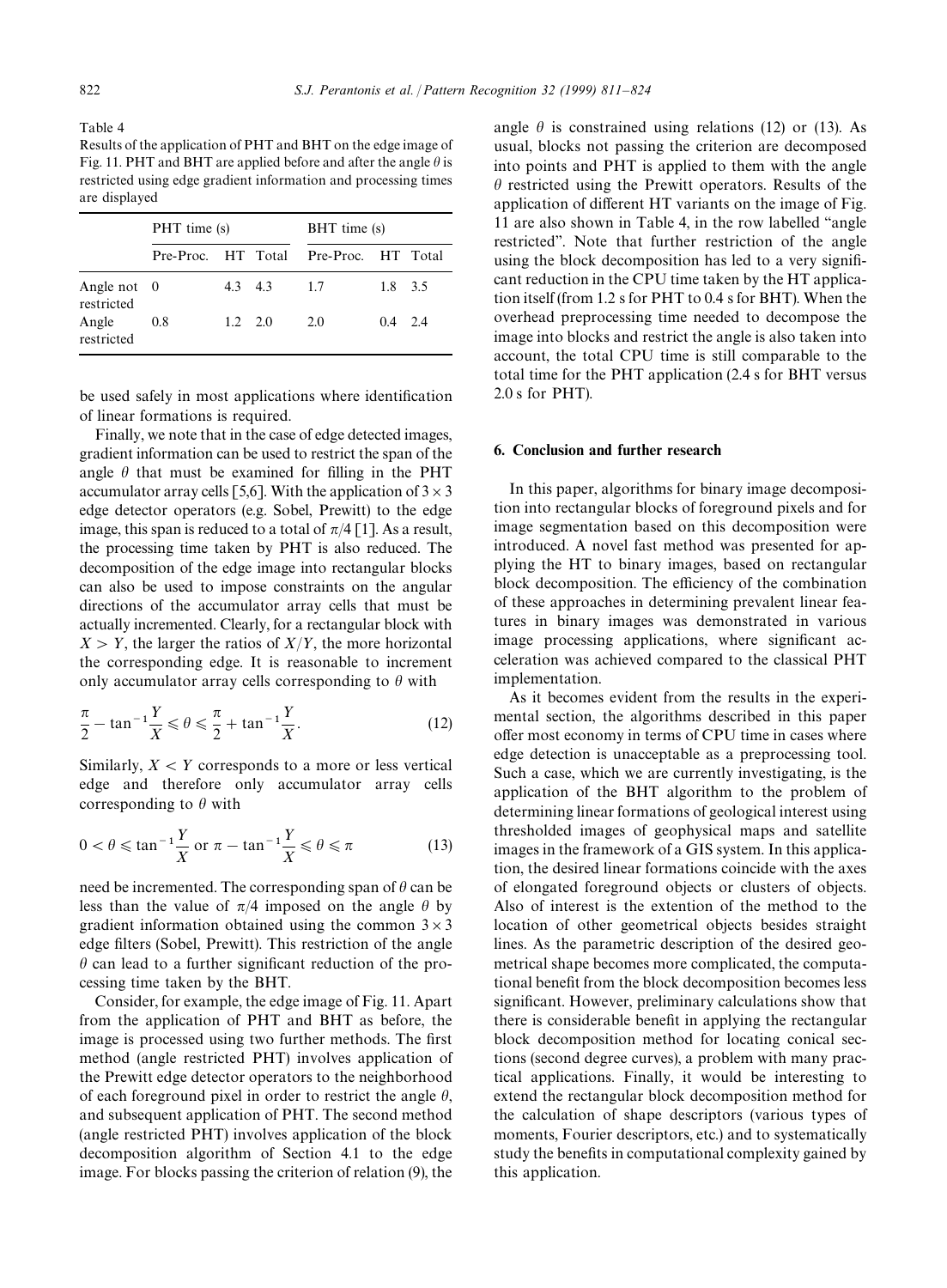# Appendix

A sketch of the derivation of the BHT algorithm is given forthwith.



(a) 
$$
q_1 \le r_0 < q_2
$$
  
\n $E(r_0) = A = \frac{X_0 - X_1}{Y_1 - Y_1}$   
\n $Y_1 = Y_0 \Rightarrow r_0 - q_1 = \cos \theta (X_0 - X_1)$   
\n $\tan \theta = \frac{X_0 - X_1}{Y_1 - Y_1}$   
\n $\left.\begin{matrix}\n\cos \theta & \sin \theta \\
\sin \theta & \sin \theta\n\end{matrix}\right\}$ 

(b) 
$$
q_2 \le r_0 < q_3 \wedge Y_1 = Y_2
$$
  
\n $E(r_0) = A + B$   
\n $A = \frac{(q_2 - q_1)^2}{2 \cos \theta \sin \theta}$   
\n $B = (EZ) (r_0 - q_2)$   
\n $\cos \theta = \frac{k_2 - k_1 + 1}{(EZ)}$ 

(c) 
$$
q_2 \le r_0 < q_3 \wedge X_1 = X_2
$$
  
\n $E(r_0) = A + B$   
\n $A = \frac{(q_2 - q_1)^2}{2 \cos \theta \sin \theta}$   
\n $B = (EZ) (r_0 - q_2)$   
\n $\sin \theta = \frac{l_2 - l_1 + 1}{(EZ)}$   
\n $\left.\begin{matrix} & & \\ \end{matrix}\right\}$   
\n $E(r_0) = \frac{(q_2 - q_1)^2}{2 \cos \theta \sin \theta} + \frac{(r_0 - q_2) (l_2 - l_1 + 1)}{\cos \theta}$ 

(d) 
$$
q_3 \le r_0 < q_4
$$
  
\n $E(r_0) = (k_2 - k_1 + 1) (l_2 - l_1 + 1) - A$   
\n $A = \frac{(q_4 - r_0)^2}{2 \cos \theta \sin \theta}$   
\n $\Rightarrow E(r_0) = (k_2 - k_1 + 1) (l_2 - l_1 + 1) - \frac{(q_4 - r_0)^2}{2 \cos \theta \sin \theta}$ 

(e) 
$$
r_0 \ge q_4
$$
  
\n $E(r_0) = (k_2 - k_1 + 1) (l_2 - l_1 + 1)$